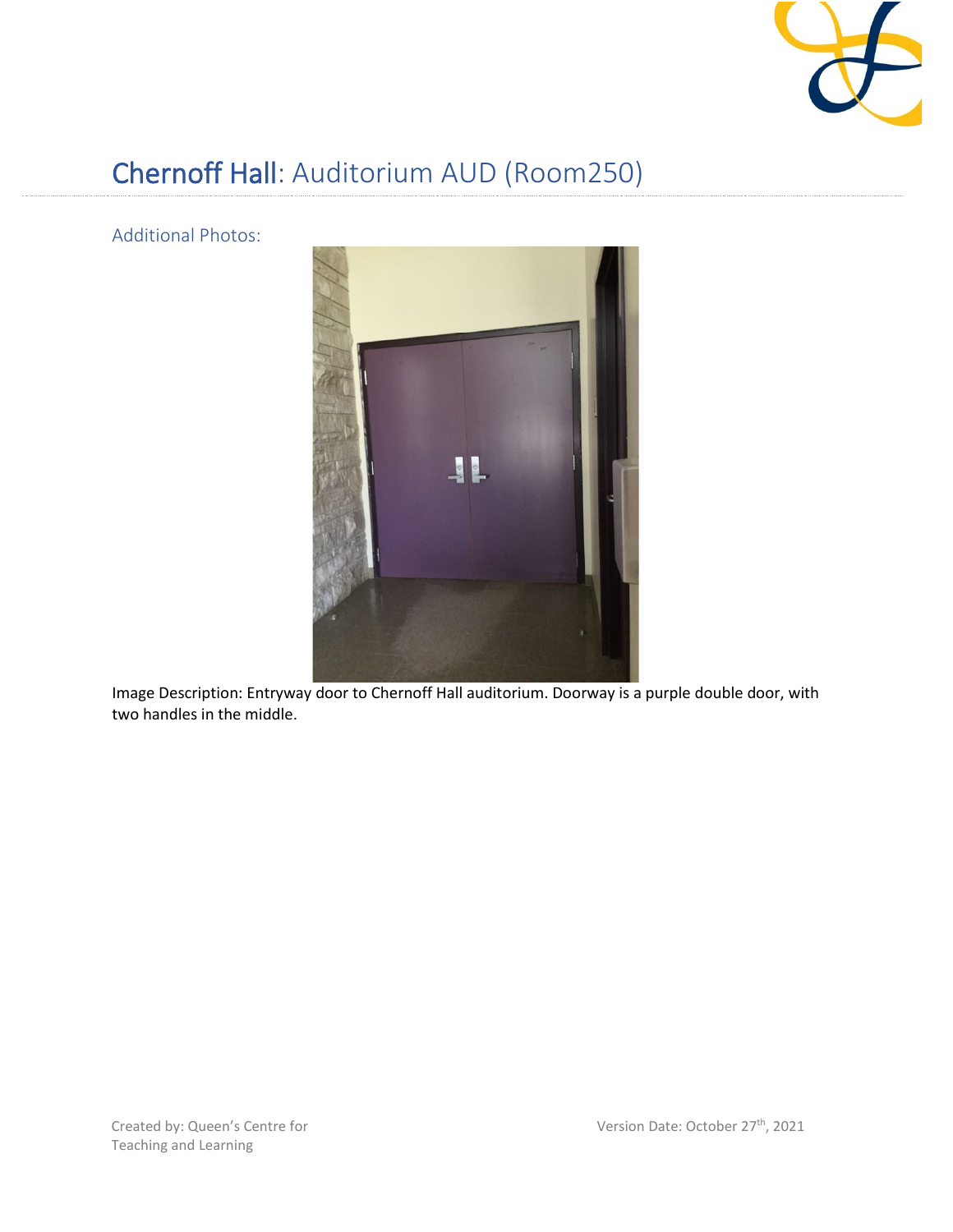

Image Description: View of the classroom from the instructor's podium. Eleven (11) long tables and chairs are arranged in rows, with tiered steps to access tables in the middle and back area of the classroom. Entryway doors are located at the rear of the classroom on both the right and left side of the image, as well as doors at the front of the classroom. This classroom is accessible for instructors.